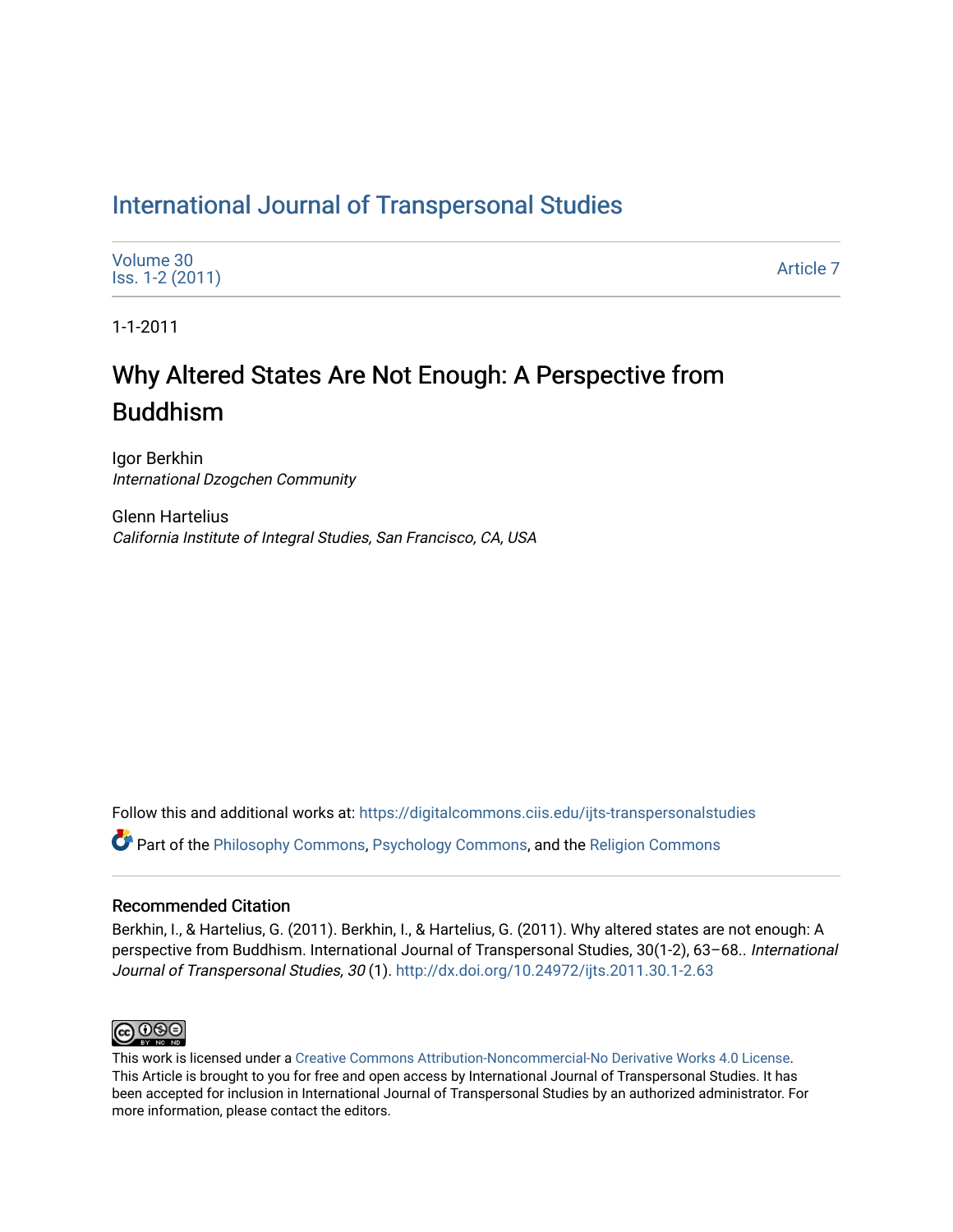## **Why Altered States Are Not Enough: A Perspective from Buddhism**

*Igor Berkhin*  International Dzogchen Community Donetsk, Ukraine

*Glenn Hartelius*  Institute of Transpersonal Psychology Palo Alto, CA, USA

Transpersonal psychology has at times employed Buddhist terminology in ways that do not reflect distinctions that underlie these tightly defined terms. From a Buddhist perspective, attempts to equate Buddhist terms with language from other traditions are misdirected, and produce results that no longer represent Buddhism. For example, it is an error to translate certain Buddhist terms as referring to a shared universal consciousness; Buddhism explicitly rejects this idea. Nor is it appropriate to assume that the generic, cross-traditional altered state of nondual awareness postulated in some transpersonally-related circles is in any way related to nirvana or other advanced states described within Buddhism. Buddhist practices are focused on the achievement of particular knowledge and capacities, not the attainment of altered states.

### **Keywords:** *transpersonalism, altered states, Buddhism, Dzogchen, nonduality*

Transpersonal psychology draws on many Buddhist ideas, but it is troubling to note that many of these references represented as authentically Buddhist are in fact superficial or distorted representations of Buddhist theory. As a Buddhist practitioner of more than 20 years, and now also a teacher of Buddhist methods within the International Dzogchen Community, the first author respectfully offers that if the transpersonal field wishes to present ancient knowledge in a modern context, it needs to take more care than it currently does in order not to misrepresent that knowledge. This paper will outline some of the misconceptions of Buddhist thought within transpersonalism, a concern that has already been raised within the field itself (Friedman, 2009, 2010). In addition, it will offer some traditionally informed comments about several Buddhist concepts.

A frequently-encountered misconception within transpersonalism, one that is common to most of the critiques offered here, is that Buddhism is a single, uniform tradition that can be grasped and defined from outside. Another related error is that its terms have simple, singular definitions that can be equated with concepts from other very different traditions or with ideas propounded within transpersonal psychology itself. In contrast with this tendency to homogenize and universalize, this paper presents the Buddhist views of a single practitioner and

teacher located within a particular school of Buddhist teaching and practice. Even though this discourse is traditionally informed, its perspectives would likely meet with debate rather than consensus if presented within any given Buddhist *sangha*, or community.

Speaking from this very particular standpoint, then, it is possible to say that one profound difference between Buddhism and transpersonal psychology is that the latter seems to have a strong emphasis on nonordinary states of consciousness and their transformative effect on the psyche (e.g., Garcia-Romeau, 2010; Grof, Grob, Bravo, & Walsh, 2008; Maslow, 1969; Tart, 2008). By contrast, in all Buddhist traditions of which I have any knowledge, the cognitive aspect of mind is of utmost importance. A state of consciousness, whether ordinary or non-ordinary, can have a completely different value depending on what is cognized while one is in that state. Because of its emphasis on altered states rather than cognitive content, transpersonal psychology frequently misinterprets Buddhist concepts and methods.

Because Buddhism focuses on the importance of precise and accurate cognitive content, Buddhist teachings are replete with distinctions, large and small. Important teachers such as Nagarjuna or Padmasambhava paid great attention to explaining the errors in different categories of Buddhist thought because correct understanding is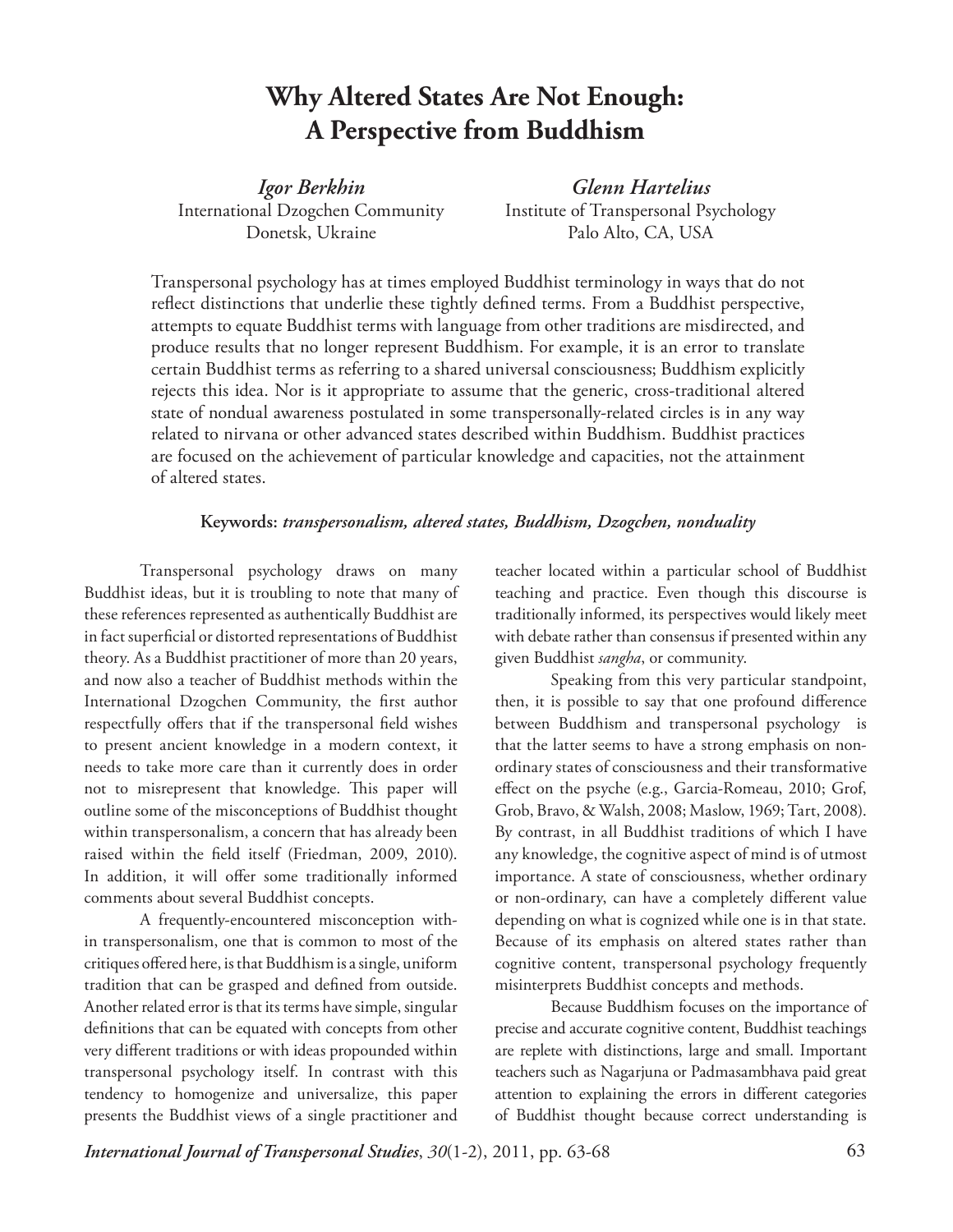extremely subtle and intangible, and it is only through gaining a deep understanding of the teachings that these difficulties become clear. Yet this exposition of wrong views is not carried out in order to denigrate the ideas of others, but in order to discover one's own mistakes—errors that tend to be typical for all humans regardless of whether or not they claim to follow Buddhadharma (Namkhai Norbu, 1998; Namkhai Norbu & Clemente, 1999).

Much of transpersonalism—like theosophy before it, and very unlike Buddhism—apparently wishes to imagine that all great spiritual traditions lead to the same attainment (Wilber, 1975, 2000). Scholars within this community seem to feel free to make comparisons between diverse traditions after simply reading some papers and texts pertaining to those traditions and perhaps practicing a few meditative techniques, without having a thorough lineage-based training and grounding in any of the paths that are considered. Evident differences are apparently ignored or explained as insignificant or as artifacts of cultural conditioning. Wisdom that has been culturally conditioned may have value within the transpersonal world, but not so within Buddhism.

From within Buddhism, it is the first author's view that traditions cannot be reconciled, and that attempts to do so create results that can no longer be considered traditional. Such efforts at homogenizing spiritual paths must be clearly distinguished from what His Holiness the Dalai Lama is doing: he is not working to reconcile different traditions, but to turn the followers of different religions toward the common human experience of compassion, thus pacifying the aggressive tendencies of human minds. Nor can different spiritual traditions be equated. Starting with Buddha Shakyamuni himself, most important Buddhist teachers have said that Buddhadharma has very special and highly important wisdom that other traditions do not have (a number of Buddhist teachers have also acknowledged that some realizations in other traditions are not that radically different).

One of the most distinctive errors within the transpersonal world is the effort to interpret the idea of universal consciousness in Buddhist terms. The idea that there is some subconscious or unconscious mind or spirit common to all beings, or at least all humans, is never found in Buddhist texts of any tradition, except in the context where such an idea is explicitly refuted. Such a concept contradicts the Buddhist principle of *karma*, because if humans all share the same consciousness then

each time any individual performed an action, every person in the world would experience the exact same results from that action, just as if they themselves had acted in that way.

Within Buddhism, that which is common or shared among humans is not consciousness or mind or spirit, but what is called *karmic vision*, which refers to the fact that despite having individual minds, humans have shared perceptions of the sun, of mountains, music, voices, smells, and so on. It is true that within Buddhism there is a meditative experience referred to as *all is consciousness*. This does not constitute an awakening to some universal mind, but instead represents a transient state of a deluded mind. Even though some Buddhist teachers use terms such as *single mind* or *unique mind*, these refer to the fact that all phenomena manifesting to our perceptions are contained within our own mind: there is no separation between the observing mind and the mind that is observed. Not even buddhas share the same mind. Although *dharmakaya* is explained as an enlightened mind that is the same for all buddhas, sameness here means that its potential qualifications are equal for all buddhas; it does not mean that there is one single dharmakaya that all buddhas share.

In transpersonal circles the Buddhist term *alaya-vijnana* (Sanskrit) is at times translated in a way that suggests a universal mind; however, this term means *ground-consciousness*, and does not refer to universal consciousness at all, but to a strictly individual consciousness that stores all impressions and karmic traces. Similarly, when a Dzogchen practitioner speaks about discovering the *alaya* (Tibetan, *kun-gzhi*), the all-ground of all dharmas, dharmas should not be understood as objectively existing phenomena of the outer world, but as *qualia*, as events within individual experience.

As an example of the difference between (some) transpersonal and Buddhist notions of mind, consider the Christian and Vedic concepts of scripture. In these cultures there is the idea that all knowledge is contained in certain written texts. These texts are available to everyone, so that anyone can extract reliable knowledge from this single common source. The transpersonal idea of a shared subconscious or unconscious follows very much along this model, and can be used to explain why a person in a transpersonal state can discover knowledge that has no obvious physical source, or seems to come from someone else's mind even if that person is separated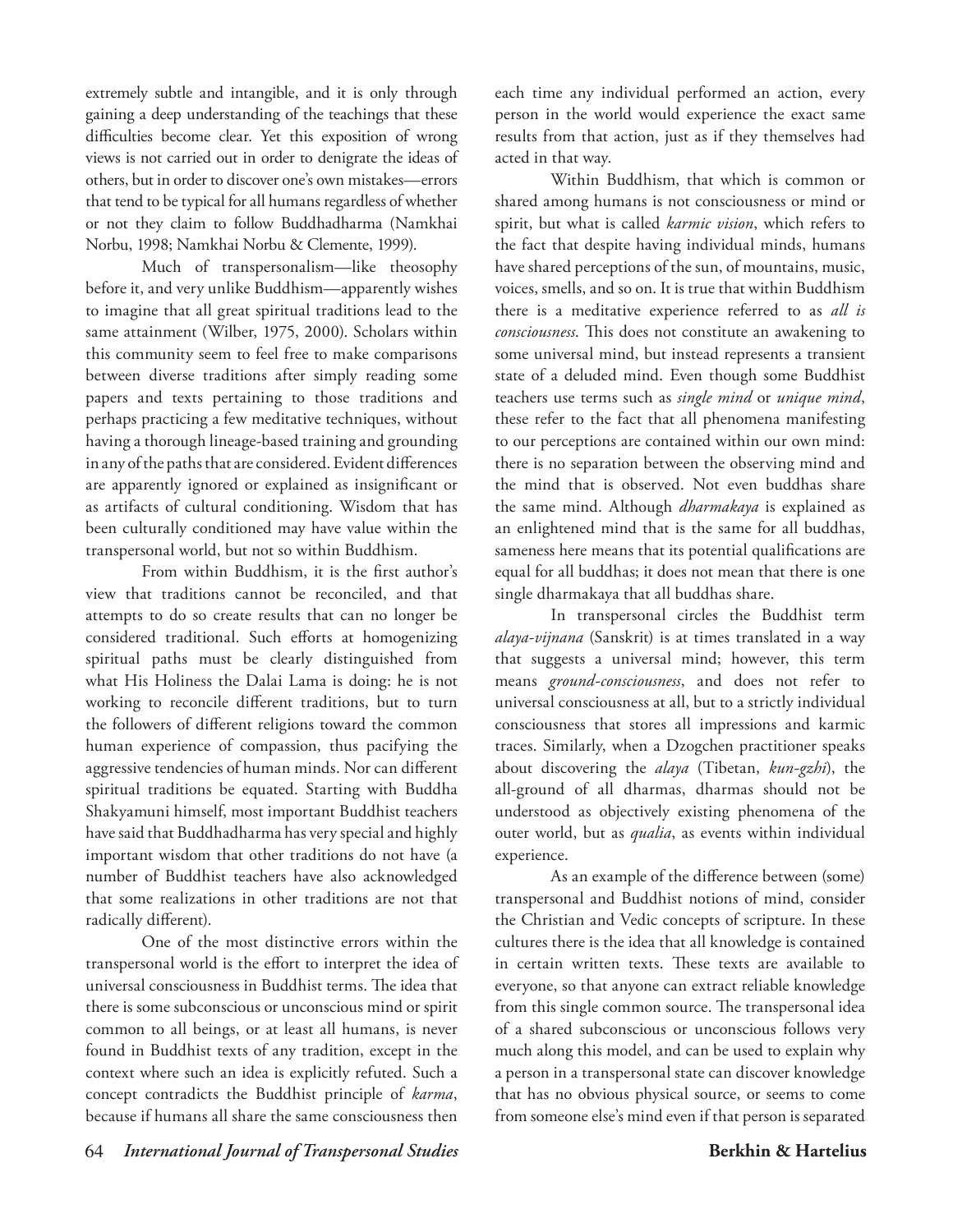in both space and time. The Buddhist concept of mind is more consistent with the structure of the internet. While at a superficial glance the worldwide web appears to be a single database accessible to all, it is in fact a network of separate data storage systems, and every single datum is store not on the internet as a whole but on some individual server or computer. Each datum can be transferred from one storage site to another only if there is a specific connection between those two discrete sites that includes both a physical link and compatible software. In a quite similar way, for Buddhism minds are individual; karmic connections can be established through certain coincidences, and without such a connection no transfer of knowledge between persons is possible, whether conscious, subconscious, or unconscious.

Along the same line of thought is the recentlyflourishing transpersonal term *nonduality* (Blackstone, 2006, 2007; Prendergast, Fenner, & Krystal, 2003). However, here again Buddhist thought demands careful distinctions that appear to be largely absent from transpersonal thought. There are many different kinds of meditative and cognitive non-dual experiences—that is, experiences that do not explicitly involve feeling that subject and object are separate entities—and in Buddhism these various kinds of experience are delineated in careful and articulate terms. Some of these are no more than transient states of what Buddhism would classify as a deluded mind. Others, though of value, are far from the realization of *nirvana.* For example, an emptiness where the separation between subject and object is neither felt nor thought is not yet the non-duality of dharmakaya. Similarly, the non-duality of absolute truth and relative truth as explained in sutras must be wholly distinguished from the non-duality of five wisdoms and eight consciousnesses that is explained in higher tantras, and both of these are distinct from the non-duality of calm state and movement taught in Dzogchen. Light for the Eyes of Contemplation (Tibetan, *bSam-gtan Mig-sgron*) is an encyclopedic work from the 9<sup>th</sup> century CE by Sangye Yeshi that presented the major Buddhist traditions practiced in Tibet at that time; within this work is a profound treatise on different kinds of non-duality in both Indian and Chinese *mahayana*, in *vajrayana* higher tantras, and in Dzogchen *atiyoga*.

Thus, for Buddhism, the term non-duality is used in a considerable number of discrete and precise ways, each of which must be understood within its own context. By contrast, some transpersonal uses of the term seem to take the concept of non-duality as license to eschew careful distinctions, to uncritically meld together concepts that deserve precise definition and differentiation, and to conflate within a single theoretical ultimate a variety of states that may well include certain transitory experiences of a deluded mind (e.g., Blackstone, 2006, 2007; Krystal, 2003; Wilber, 2000).

This latter point represents a foundational contrast between Buddhism and transpersonal thought mentioned earlier, namely a difference in attitude toward extra-ordinary states of mind. When an individual takes LSD or goes into a flotation tank, it is quite possible to experience states of mind that are hardly accessible in normal life. It is tempting and attractive to suggest that these states are the same as those experienced by adept practitioners of Indian yoga, Tibetan vajrayana, or Chinese Taoism. Such claims seem reasonable in that the basic potentiality of all humans ought to be more or less the same. Yet even if one were to grant equivalency to these drug- or deprivation-induced non-ordinary states unlikely if only because the number of possible states understood and described within Buddhism makes the chances of such equivalency quite small—the meaning of these induced states, in terms of the knowledge or capacity obtained, can be completely different.

For Buddhist thought, states of mind are not objective realms that exist independently of an individual, to be entered and accessed like some scriptural repository of knowledge. Rather, states of mind are events that are inseparable from their meanings, their results. So, if two instances of the same state of mind have two very different results, then saying that they were really the same state of mind is pointless. To illustrate this difference, consider that from ancient times thousands of individuals watched an apple fall from a tree, but only Newton discovered gravity. Because of its result, this event was profoundly different in meaning from any watching of falling apples that came before. In Buddhist terms, it is meaningless to equate Newton's experience with those of his predecessors. The event cannot somehow be abstracted from its result, and then categorized with other events that had superficial similarities, but very different results. An ecstatic drug-induced state of mind devoid of any increased knowledge or capacity has more in common with getting drunk and having sex with a stranger than it does with the attainments of spiritual practitioners.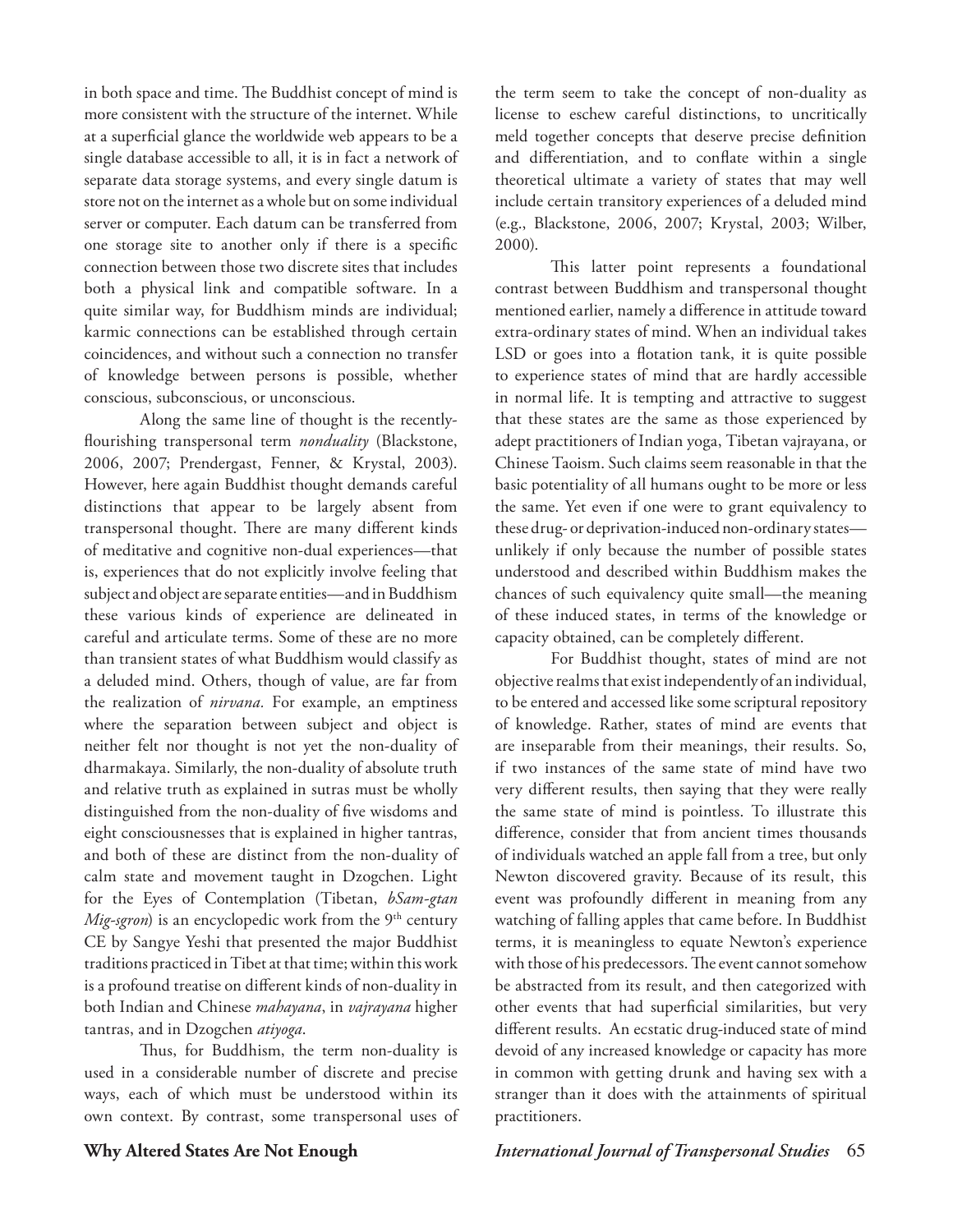Even within spiritual practice, a particular event can result in different meanings. In Tibetan Buddhism there is an important training that enables the practitioner to understand how one event can give rise to completely different meanings. It refers, for example, to studying different kinds of so called "phylosophycal views" related to various Buddhist systems (Namkhai Norbu 1998; Namkhai Norbu & Clemente, 1999; see especially his quotations from the above-referenced 9<sup>th</sup> century work by Sangye Yeshi). The purpose of this training is to teach discernment, to recognize that all the different possible meanings that arise from an event are limited, and how adherence to a particular meaning can block a practitioner from moving forward on the path to real knowledge that will result in liberation from suffering.

In general, Buddhism does not value special states of mind as having transformative functions. Unlike transpersonal psychology, Buddhism does not believe that deep meditative experiences as such can make people into better, kinder, more tolerant humans. They can shift the focus of attention and change the circumstances of one's life, just as any other everyday event, but profound changes come about through meanings, not through events. An extra-ordinary state can bring attention to the fact that the world is not limited to material things, and thus prompt a re-evaluation of one's life, but it can as easily go by and leave no trace.

Buddhist practice is thus designed to cultivate meanings rather than events. These are facilitated by factors such as moment-by-moment awareness of one's condition, maintaining hold on particular knowledge, controlling intentions, and the impact from teachers or supportive friends who are also on the path. Moreover, Buddhist practice is designed to cultivate very particular meanings. Buddhist meditative techniques alone can be used in the service of quite different meanings. For example, taken out of the context of compassion (meaning), techniques that lead to deep levels of consciousness (events) can be applied in the context of military training (new meaning) and serve in the creation of highly efficient soldiers capable of setting aside their normal human feelings and acting ruthlessly—a result wholly at odds with the Buddhist meaning.

To the degree that transpersonal psychology trusts in the definitively transformative function of transformative experiences *per se*, this seems a course fraught with risk. The numerous financial and sexual scandals and instances of abuse of power associated with

leaders of communities that cultivate powerful stateshifting practices serve as a sobering challenge to the position that extra-ordinary experiences are sufficient to produce positive transformation. Separated from the Buddha, no Buddhist meditative technique leads to the state of a Buddha.

The difference between a Buddhist and a transpersonal attitude toward non-ordinary states can perhaps be illustrated with a consideration of how each relates to the phenomenon of dreaming. For transpersonalists, as for Jungians, the dream state seems to be understood as one in which some deeper mind is communicating in a coded way with the rational mind, revealing truths that might otherwise never be uncovered. Here again is a belief that information arising from some alternate state of mind is somehow superior to that which is available to cultivated waking awareness.

To the Buddhist, the standard psychological process of dream interpretation perpetuates unhelpful patterns of the mind, a problem that no insight thus gleaned is likely to outweigh. Dream interpretation takes place in waking consciousness, after the dream has ended, in a dialectical process that mirrors the uncultivated waking mind. As soon as the mind has experienced something, it begins to tell itself what it has just experienced. For example, as soon as I taste something very pleasant, I immediately start to explain to myself that what I feel is pleasant. But this action of thinking is also an event, so now my mind has two events to respond to, and so on in ever more complicated rhythms that draw me farther and farther from the meaning that was embodied within the actual event.

It is in just this way that dream interpretation, rather than illuminating messages from a deep inner wisdom, actually draws the individual farther and farther from the meaning that lived within the dream *as* the dream. For the dream consists of meanings the mind already has, meanings that are immediately projected as visible dream events. If I can bring this understanding into the dream state, I can notice that all appearances within the dream are not different from my thought of them. The meaning and the dream event are two aspects of one and the same phenomenon, rather than an event that then has to be be given meaning by thinking about it and explaining it within the waking mind.

Lucid dreamers work to stabilize dreams by transferring the analytical mind into the dream state,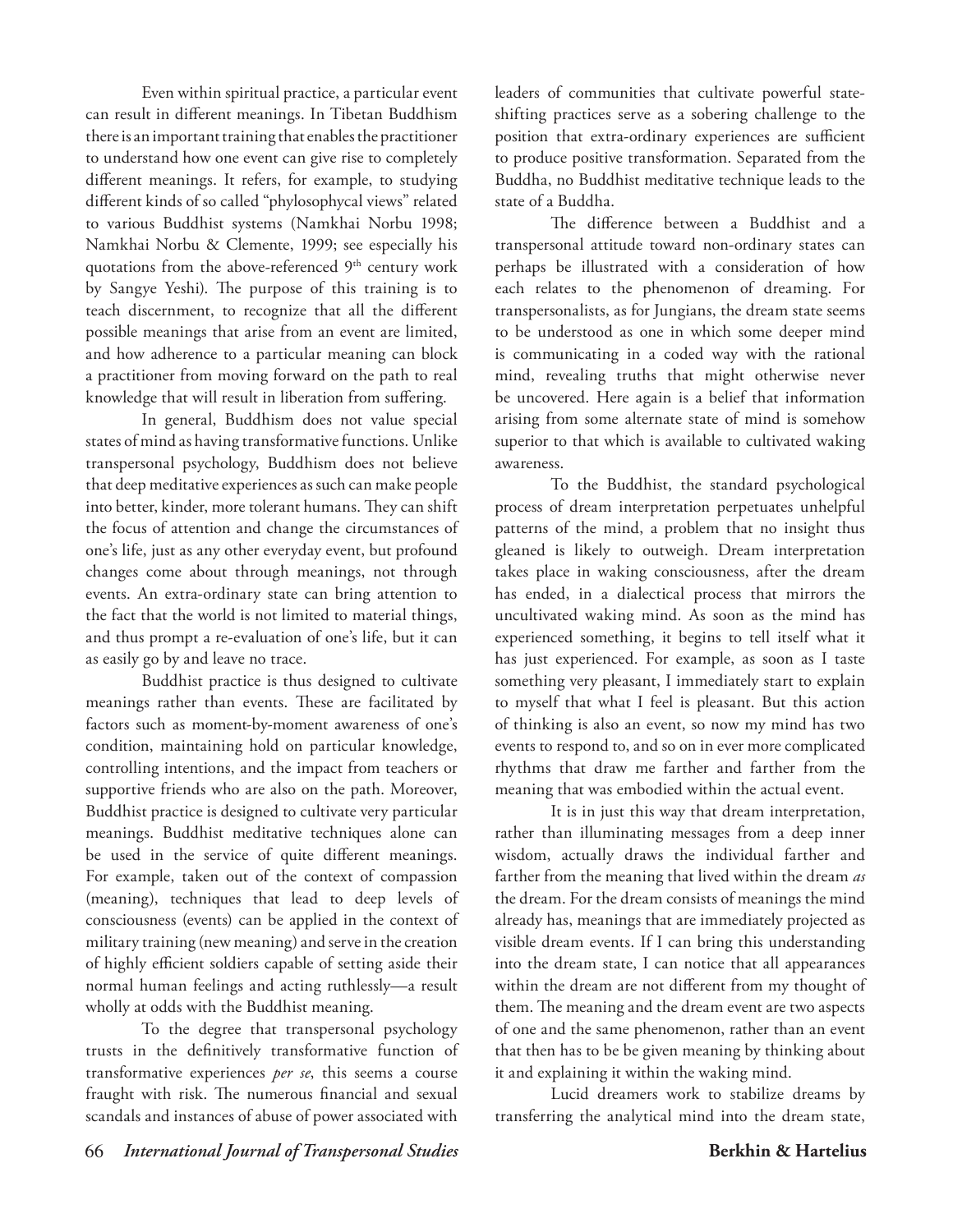and thus enjoying all the illusory possibilities of the dream state and the strong sensations that go with them. However entertaining this may be, from a Buddhist perspective such an approach is not fruitful, and such a process is not what is meant by suggesting that the understanding of the nature of dreaming be brought into the dream state. The goal of dream-yoga in Tibetan vajrayana, for example, is quite different than either lucid dreaming or dream interpretation: through discovering the illusory nature of dreams, one obtains experiential knowledge that there is no difference between mind and appearances (Namkhai Norbu, 2002). Appearances are themselves mind. This knowledge is then transferred to the wakeful state, so that through the experiences of perception, the processes of the mind itself can be carefully observed. It is through this attentive waking practice, and not through the power of any sort of nonordinary states, that transformation occurs.

If an individual has at least a minimal capacity to notice the arising of thoughts and emotions in the mind, then change can begin. It is possible to notice, for example, that if attention is kept continuously on any emotion that arises, that emotion will quickly disappear. The emotion may appear again, but through direct observation it will disappear again. If the emotional background is very strong, then the emotion may appear frequently—but with diligent application of observation, this background will subside and finally disappear. The typical challenges to be overcome in applying this method are: inability to directly notice one's emotions, being instead distracted by the flow of mental images or bodily sensations produced by the emotion, and inability to maintain attention directly on the emotion. Every aspect of this process requires focus, attention, discernment, and wakefulness, and is not in any way reliant on extra-ordinary states of mind. From the perspective of Buddhism, it is this sort of keen-minded process, carried out in the context of compassion that a Buddhist teacher and/or community holds, that leads toward the extinction of suffering.

It is gratifying to see the transpersonal community's healthy interest in spirituality in general, and in Buddhism in particular. No doubt many transpersonalists have had very real and meaningful experiences. However, the ways in which certain Buddhist terminology has been misappropriated leads to the suggestion that the field needs to follow up its enthusiasm with more careful and detailed study of the

distinctions made within Buddhist teachings. It would be unfortunate if the movement became associated with superficial understandings of the traditions that it seeks to emulate: if transpersonal Buddhism or yoga or Taoism or shamanism came to signify shallow and popularized reductions of those traditions, versions which allowed would-be students of spiritual work to have various sorts of transient experiences which were then inflated to equality with the attainments of long-term, traditionally trained spiritual practitioners.

#### **References**

- Blackstone, J. (2006). Intersubjectivity and nonduality in the psychotherapeutic relationship. *Journal of Transpersonal Psychology*, *38*(1), 25-40.
- Blackstone, J. (2007). *The empathic ground: Intersubjectivity and nonduality in the p s y c h o t h e r a p e u t i c process*. Albany, NY: State University of New York Press.
- Friedman, H. (2009). Xenophilia as a cultural trap: Bridging the gap between transpersonal psychology and religious/spiritual traditions. *International Journal of Transpersonal Studies*, *28*(1), 107-111.
- Friedman, H. (2010). Is Buddhism a psychology? Comment on romanticism in "mindfulness in psychology." *The Humanist Psychologist*, *38*(2), 184- 189.
- Garcia-Romeau, A. (2010). Self-transcendence as a measurable transpersonal construct. *Journal of Transpersonal Psychology*, *42*(1), 26-47.
- Grof, S., Grob, C., Bravo, G., and Walsh, R. (2008). Birthing the transpersonal. *Journal of Transpersonal Psychology*, *40*(2), 155-177.
- Krystal, S. (2003). A nondual approach to EMDR: Psychotherapy as satsang. In J. J. Prendergast, P. Fenner, & S. Krystal (Eds.), *The sacred mirror: Nondual wisdom & psychotherapy* (pp. 116-137). St. Paul, MN: Paragon House.
- Maslow, A. (1969). The farther reaches of human nature. *Journal of Transpersonal Psychology*, *1*(1), 1-9.
- Namkhai Norbu (1998). *The precious vase: Instructions on the base of Santi Maha Sangha*. Arcidosso, GR, Italy: Shang Shung Edizioni.
- Namkhai Norbu, & Clemente, A. (1999). *The supreme source, the Kunjed Gyalpo, the fundamental tantra of Dzogchen Semde.* Ithaca, NY: Snow Lion Publications.

### **Why Altered States Are Not Enough** *International Journal of Transpersonal Studies* 67